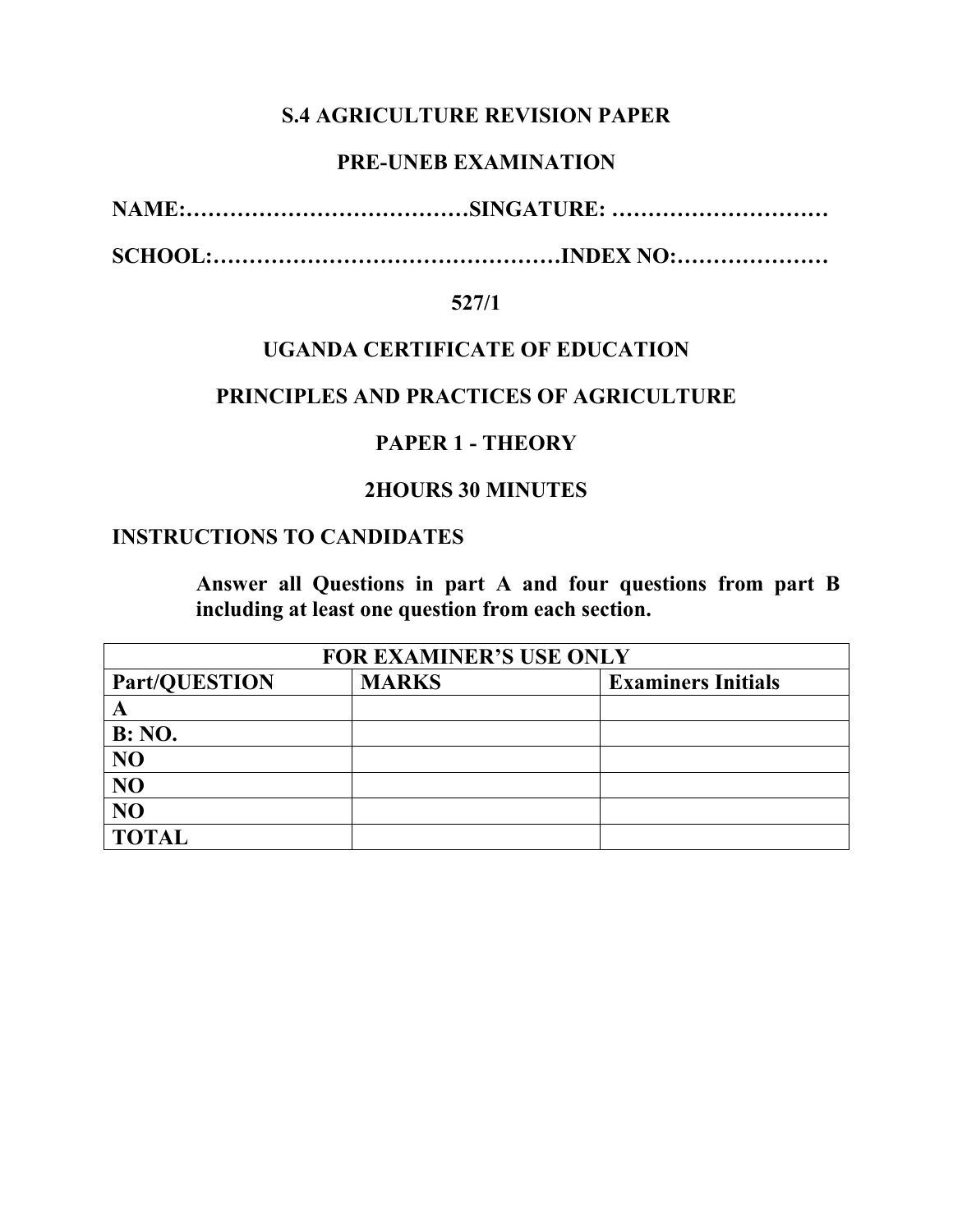## **PART A (20 MARKS)**

## *For number 1 circle the best alternative and for numbers 2 to 5 fill in the spaces provided*

1(a).Which of the following parts of a tractor disc plough is used for setting the vertical angle to plough in hard soils.

- A. Beam
- B. Bracket
- C. Disc Bearing
- D. Disc blade

(b). Which of the following constitutes the soil space?

- A. air and living organisms
- B. Soil air and particles
- C. Air and Water
- D. Soil particles and Water

(c.) One of these spreads maize streak

- A. Aphids
- B. White fly
- C. Leaf Hoppers
- D. Termite

(d).Which of the following belongs to the electoral system?

- A. Float valve
- B. Distributor
- C. Fuel Pump
- D. Thermostat

2. Give the different methods of reclaiming land **(04 marks)**

…………………………………………………………………………………… …………………………………………………………………………………… …………………………………………………………………………………… ……………………………………………………………………………………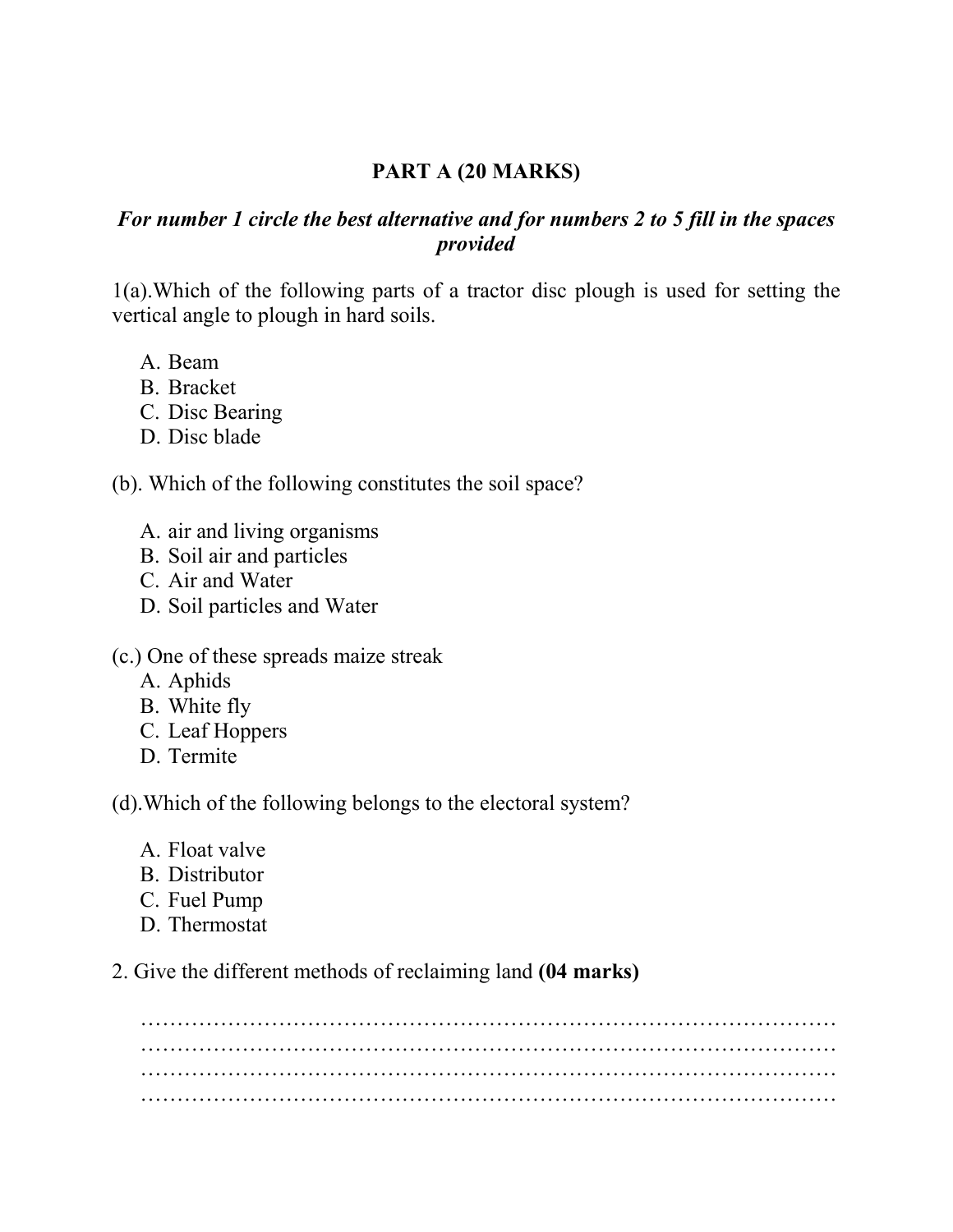$3(a)$ . Why is it important to make a balance sheet on a form  $(02 \text{ marks})$ 

 $\ddotsc$  $\ddotsc$ 

(b). What is meant by a risk in farm accounting? (02 marks)

4. How can we maintain tools in good working conditions? (5 marks)

5. Give the functions of engine oil (5 marks)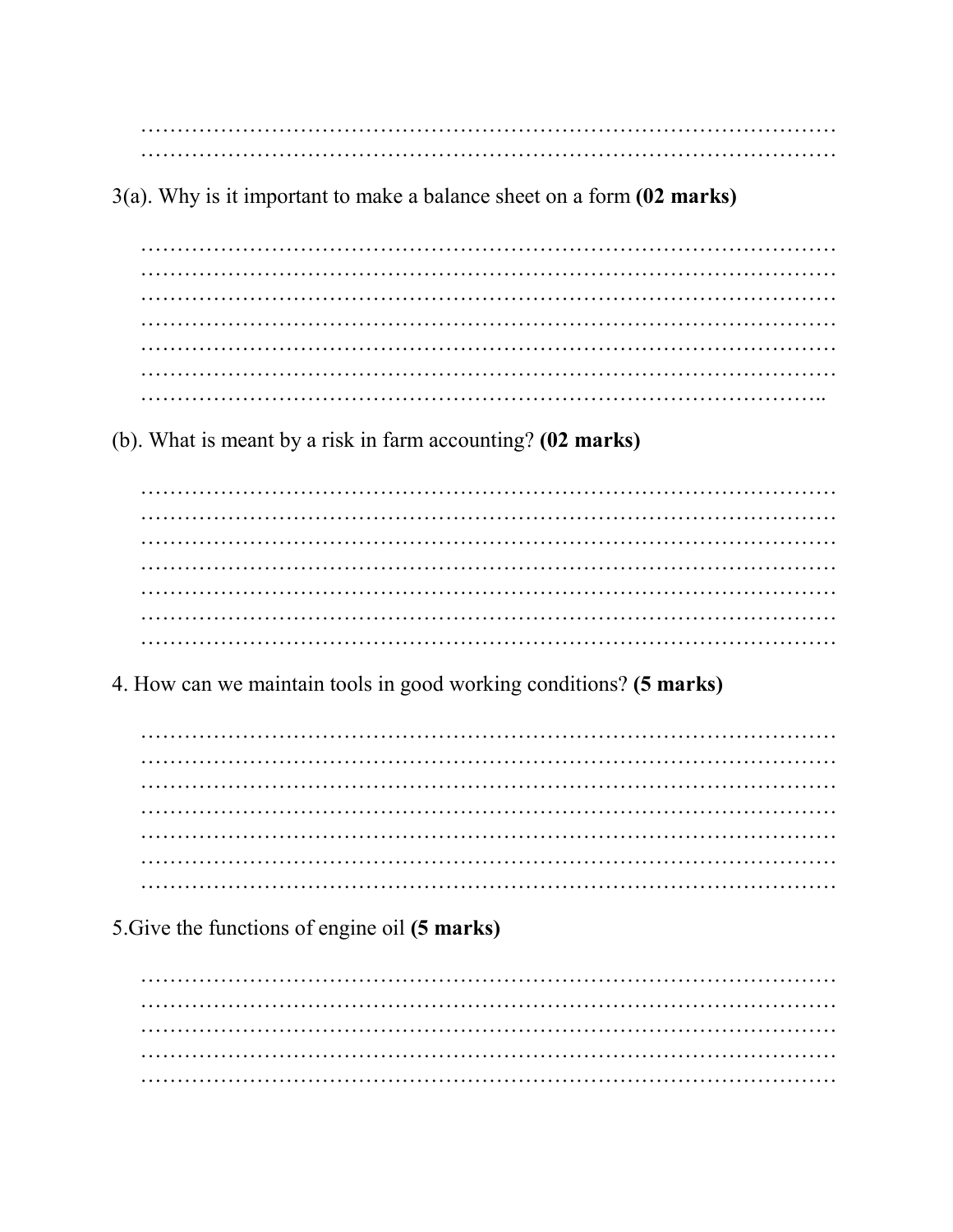…………………………………………………………………………………… ……………………………………………………………………………………

# **PART B (80 MARKS)**

### **Answer one question from each section and four questions from this part**

### **SECTION I (MECHANISATION AND FARM MANAGMENT)**

- 6(a). What are the sources of farm credit?**(5 marks)**
- (b). Why do farmers fail to pay back credit? **(10 marks)**
- (c). How can credit institutions ensure that farmers pay back credit?**(5marks).**

7(a). What are the advantages of using a disc plough over a mould board plough?**(10 points)** 

- (b). How can you attach a disc plough on a 3 point linkage?**(10 marks)**
- 8(a). How can you establish a barbed wire fence?**(10 marks)**
- (b). What is the importance of fencing?**(10 marks)**

## **SECTION II (CROP PRODUCTION)**

- 9(a). What are the signs that show that a pasture needs improvement?**(10 marks)**
- 9b). How can a farmer improve on natural pastures?**(10 marks)**
- 10(a). Why are root crops commonly grown in Uganda?**(10 marks)**
- (b). Describe how you can manage seedlings in a nursery bed **(10 marks)**
- 11(a). How is Nitrogen lost from soil?**(05 marks)**
- (b). Describe the different process, involved in the Nitrogen Cycle **(15 marks)**

12(a). A farmer would like to prepare a 16% meal for layers using maize bran 42%cp and cotton seedcake 28%cp. In what proportions would he mix the ingredient to make a meal mixture **(15 marks)**